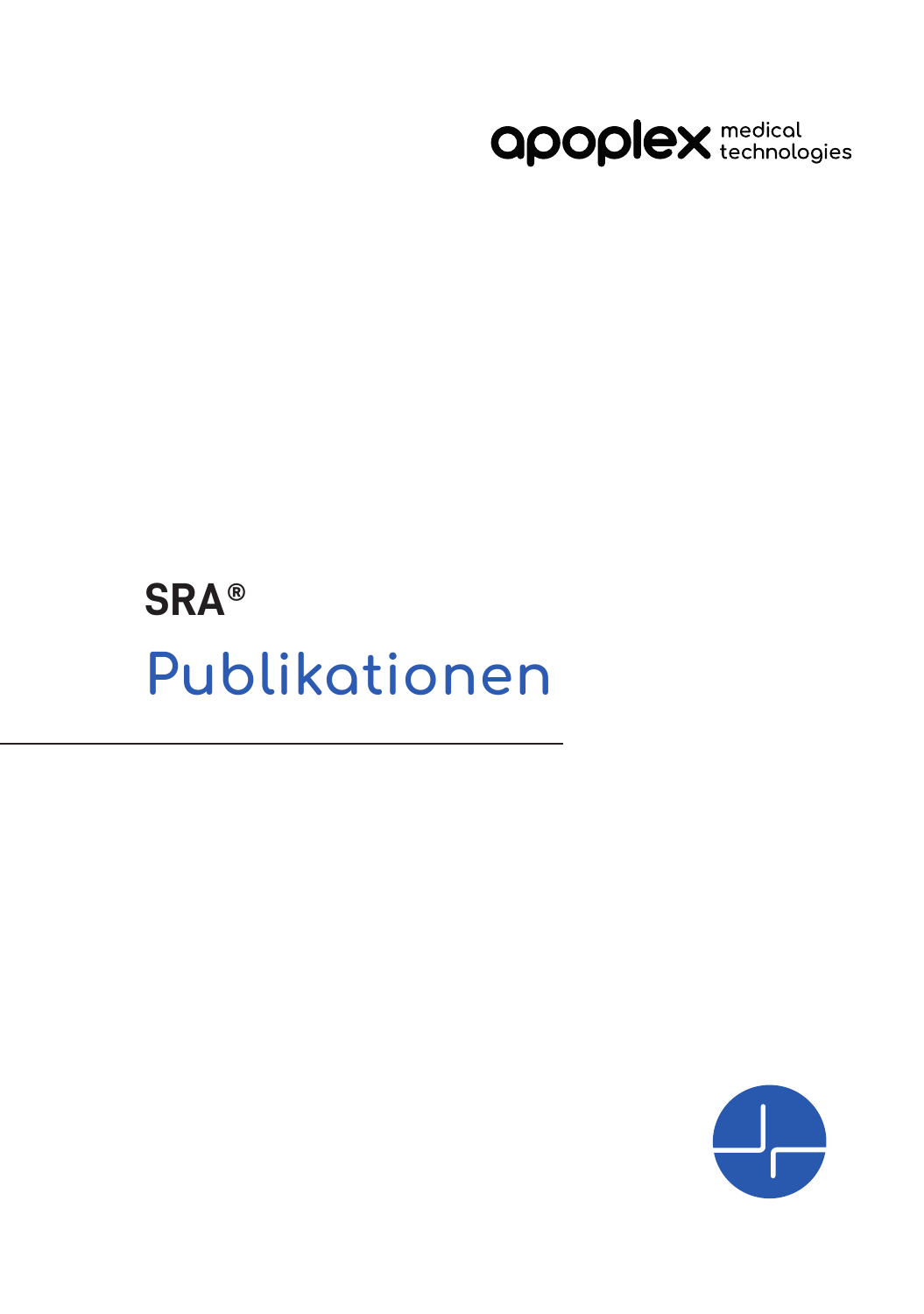# Inhalt

| <b>SRA</b> <sup>®</sup> verbessert die Erkennungsrate | 4  |
|-------------------------------------------------------|----|
| Genauigkeit des Alghorithmus                          | 10 |
| Patientenselektion                                    | 11 |
| Alle Publikationen im Überblick                       | 14 |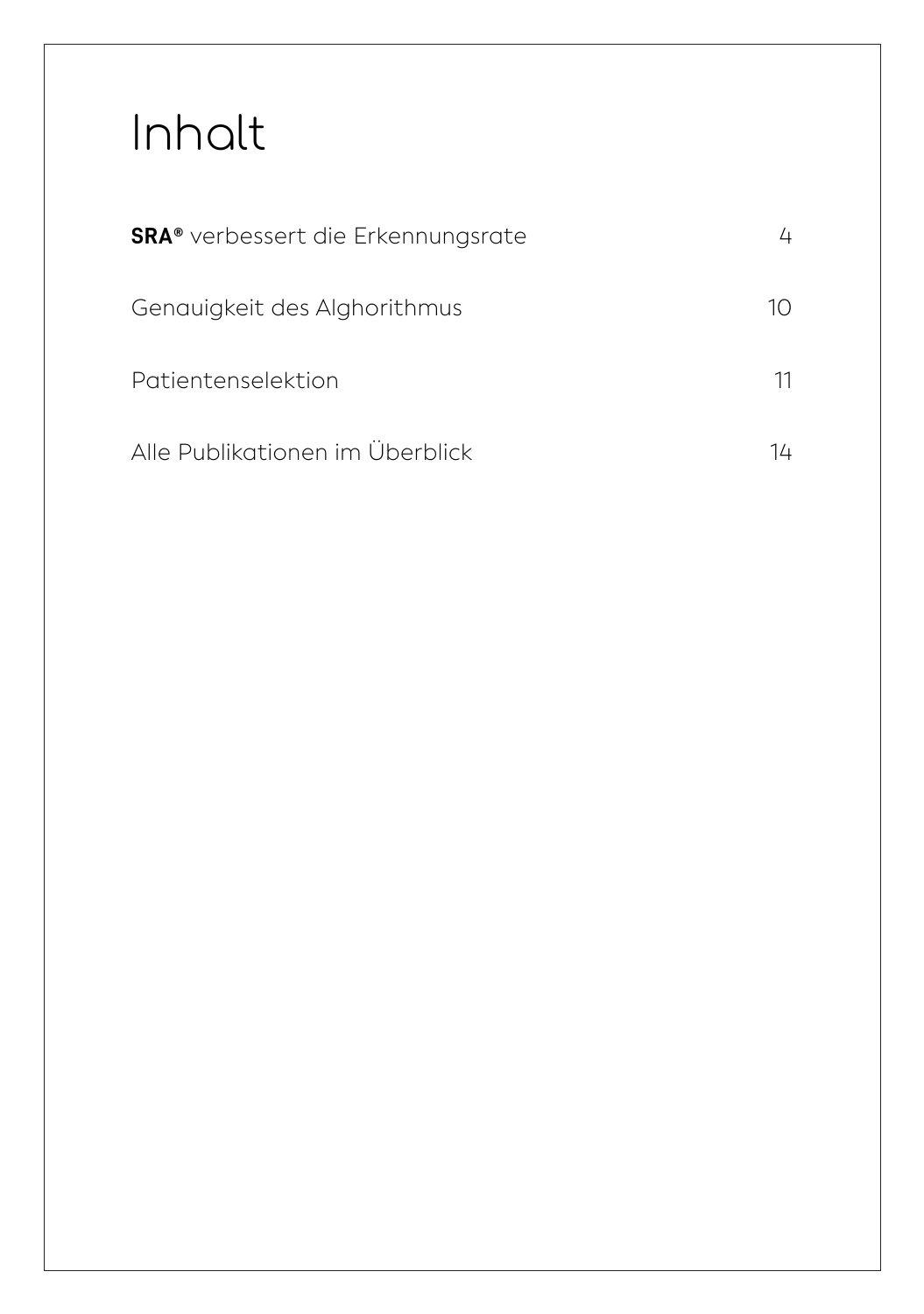

apoplex medical technologies GmbH Zweibrücker Str. 185 66954 Pirmasens Deutschland PRRC: Albert Hirtz

E-Mail: info@apoplexmedical.com Web: www.apoplexmedical.com Tel.: +49 6331 698 998 0 Fax: +49 6331 698 998 19

**SRA®** Publikationen Version 2.3 / Ausgabedatum: 24-02-2022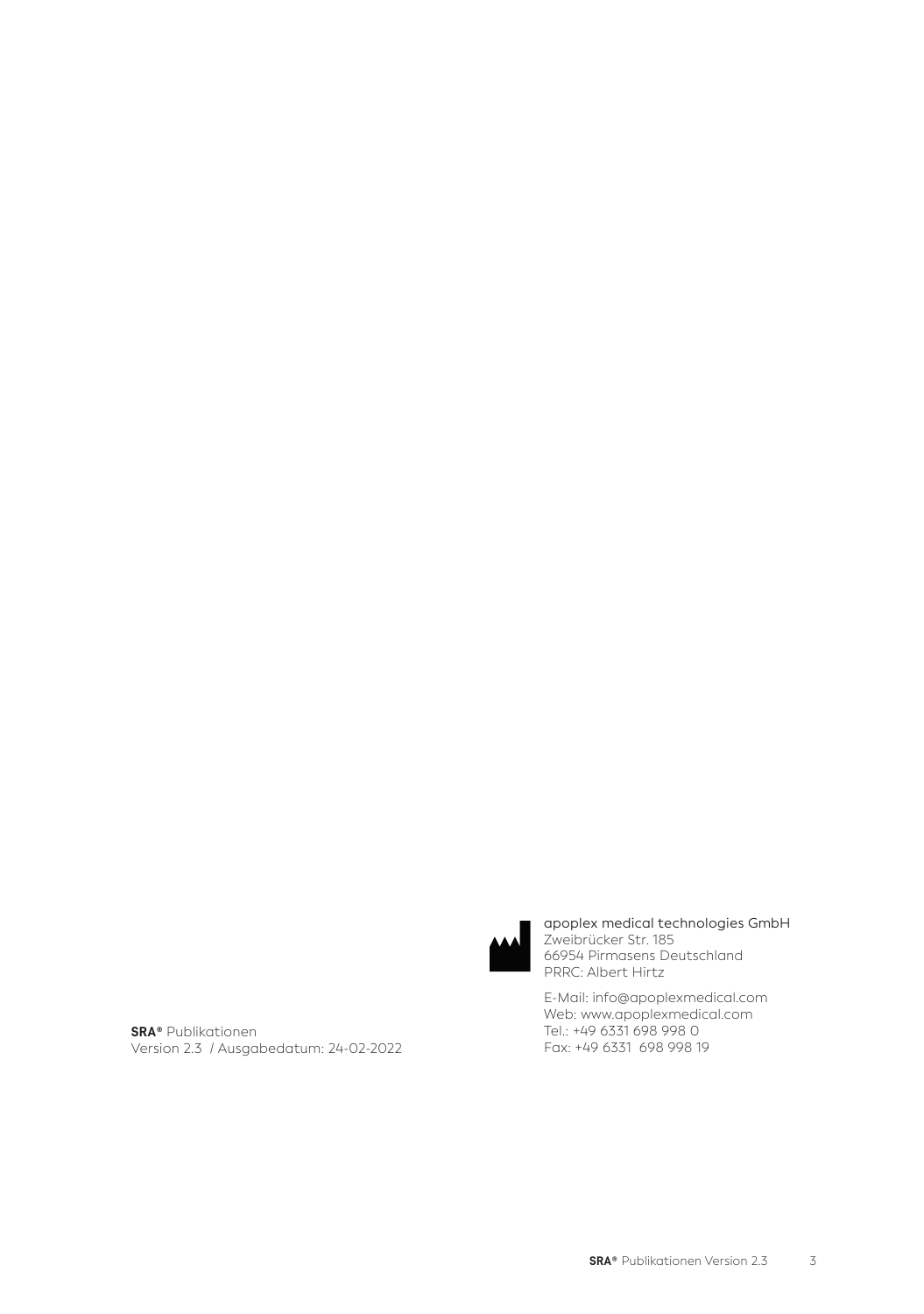# **SRA®** verbessert die Erkennungsrate



#### **Atrial fibrillation detection using a automated electrocardiographic monitoring in a transient ischaemic attack service**

D'Anna L, Sikdar O, Lim S, Kalladka S, Banerjee S publiziert in BMJ open quality 11 (1) 2022

**Background:** The vast majority of the transient ischaemic attacks (TIA) services in UK reported significant delays in the initiation of the routine cardiac monitoring that may result in a significant number of missed atrial fibrillation (AF) paroxysms and increased long-term risk of recurrent stroke. Automated continuous ECG monitoring (ACEM) system has shown promising results in terms of AF detection but it is unclear if ACEM improves AF detection in a rapid outpatient TIA service.

**Objectives:** We assessed ACEM in patients with TIA with the aim to significantly reduce the delay to initiate the cardiac monitoring and to enhance the yield of AF detection in these patients. We also aimed to determine the impact of a more rapid initiation of ACEM on the 6-month risk of recurrent stroke/TIA.

**Methods**: This is an observational, prospective before (phase 1: 1 July to 31 December 2018) versus after (phase 2: 1 January to 30 June 2019) study of the effect of ACEM, compared with routine initiation of 24h-Holter ECG, in patients with TIA assessed in our service.

**Results:** The phase 1 (n=136) and phase 2 (n=105) cohorts did not differ with regards to age, risk factors, duration of cardiac monitoring. The rate of newly detected AF was significantly higher in phase 2 compared with phase 1 (9.52% vs 2.21%, p<0.001). The 6-month risk of recurrent stroke/TIA was significantly lower in phase 2 compared with phase 1 (7.4% vs 1%, p=0.018).

**Conclusions:** Early initiation of ACEM improves AF detection after TIA in a rapid TIA service and is associated with a reduced risk of recurrent TIA/stroke.

- Die Detektionsrate von unbekanntem Vorhofflimmern von **SRA®** war im Vergleich zur Standarduntersuchung deutlich höher (9,25 % vs. 2,21 %).
- **SRA®** kann deutlich zu der Reduktion des 6-Monate-Risikos eines erneuten Schlaganfalls / TIA beitragen (1 % vs. 7,4 %).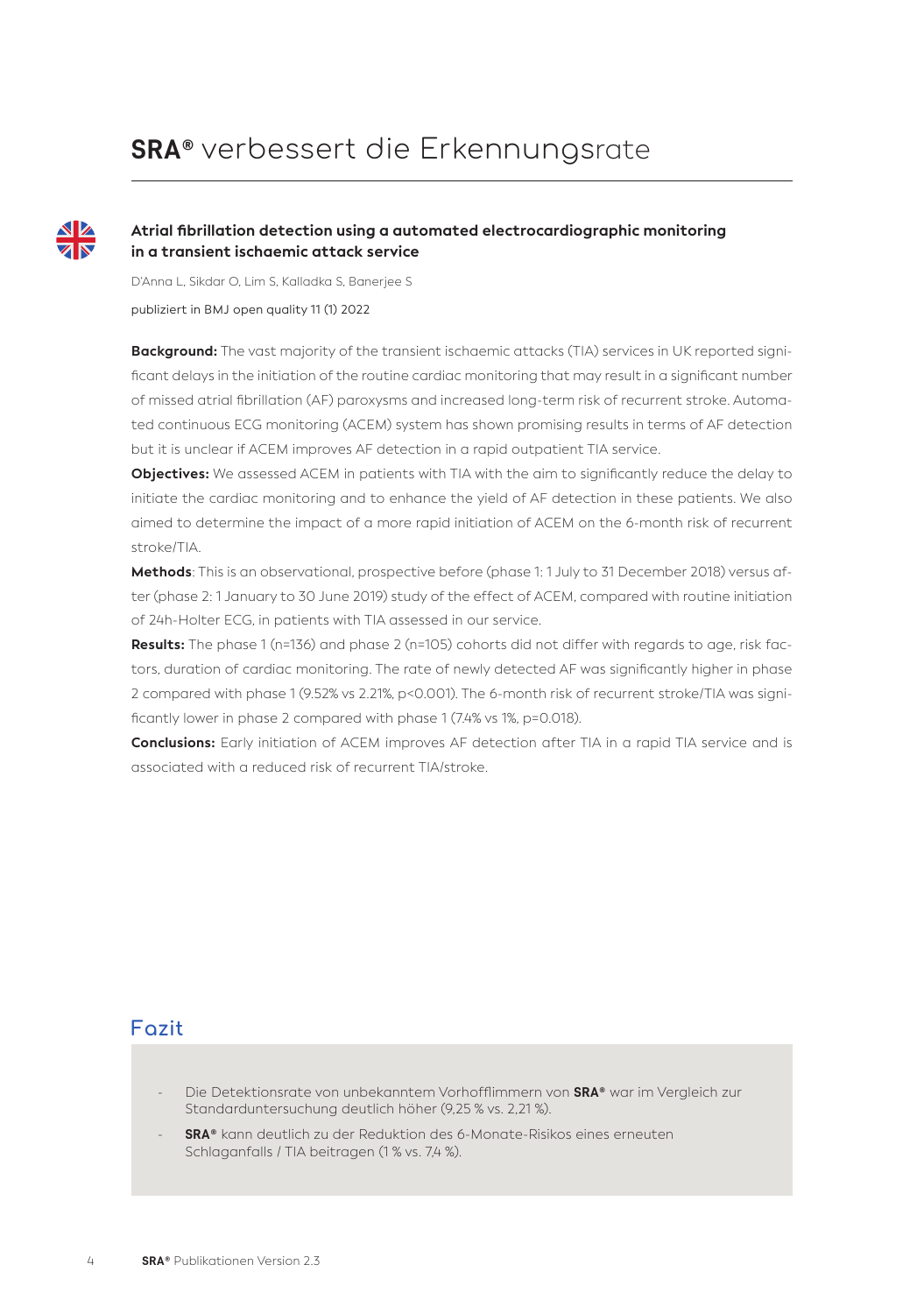#### **Stroke Risk Analysis, a System With a High Detection Rate of Atrial Fibrillation in Stroke and Transient Ischemic Attack**

Gomis M, Dávalos A, Purroy F, Cardona P, Rodriguez-Campello A, Martí-Fábregas J, Pagola J, Pardo L, Muñoz-Narbona L, Benabdelhak I, Lara-Rodríguez L, Cuadrado-Godia E, Martínez-Domeño A, Juega J M, Serena J, Alvarez-Ballano J, Paipa A, Roquer J, Abilleira S, Neeter R, van de Groep A, Molina C

publiziert in Stroke 51 (1) 2020

**Background and purpose:** Stroke Risk Analysis (SRA) comprises an algorithm for automated analysis of ECG monitoring, enabling the detection of paroxysmal atrial fibrillation (pxAF) and identifying patterns indicating a high risk of atrial fibrillation (R\_AF). We compared Holter-enabled continuous ECG monitoring in combination with SRA (hSRA) with standard continuous ECG monitoring for pxAF detection in patients with acute ischemic stroke. Also, we sought to identify whether the detection of R\_AF patterns during the first cycle (first 2 hours) of hSRA recording was associated with the detection of pxAF during the Stroke Unit stay.

**Methods**: We enrolled 524 consecutive patients admitted in the Stroke Unit with acute ischemic stroke or transient ischemic attack with neither history of AF nor AF at admission into a prospective multicentric observational analytic clinical study with intrapatient comparison, who received both continuous ECG monitoring as well as hSRA up to 7 days. Investigators were blinded to hSRA results unless pxAF was detected on SRA.

From this group, 45 AF cases (9.7%) were confirmed after review by an independent and blinded car-<br>dialogist, continuous ECC monitoring detected 21 AF cases (4.3%; Dc0,0001), bSDA detected D. AF Results: Of the 524 consecutive acute stroke patients (median age, 70.0 years; 60% male; acute ischemic stroke 93%, transient ischemic attack 7%), 462 were eligible and included in the study. Among 462 patients with hSRA available for 66 hours, AF was documented by hSRA in 79 patients (17.1%). diologist. continuous ECG monitoring detected 21 AF cases (4.3%; P<0.0001). hSRA detected R\_AF patterns in 92 patients. 35 out of the 92 R\_AF patients showed an episode of AF during the Stroke Unit stay. Predictive values of R\_AF patterns within the first cycle of hSRA were: sensitivity 71%, specificity 86%, positive predictive value 38%, and negative predictive value 96%.

**Conclusions:** Automated analysis using SRA technology strongly improves pxAF detection in acute ischemic stroke patients compared with continuous ECG monitoring. The predictive value of a R\_AF pattern, as detected by hSRA during the first few hours after admission, deserves further investigation.

- **SRA®** detektiert 2x mehr Vorhofflimmern als Standard EKG-Monitoring.
- **SRA®** erkennt Vorhofflimmern 56 Stunden früher (2,7x schneller) im Vergleich zur Standard EKG-Überwachung.
- Weniger Aufwand im Vergleich zu herkömmlichen Vorhofflimmer-Screenings.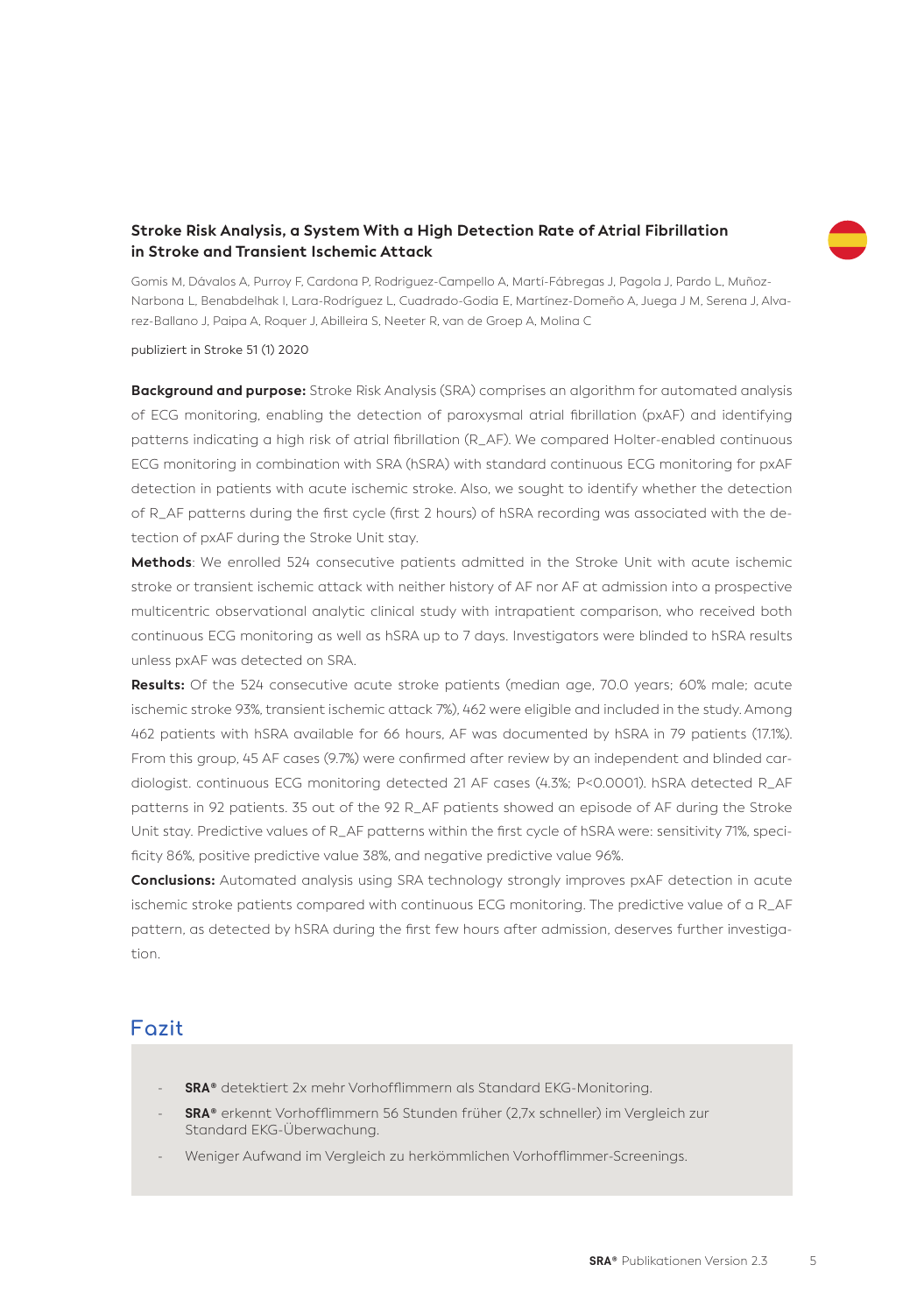

#### **Automatic Holter electrocardiogram analysis in ischaemic stroke patients to detect paroxysmal atrial fibrillation: ready to replace physicians?**

Uphaus T, Lange B, Grond M, Jauss M, Gröschel S, Kirchhof P, Rostock T, Wachter R, Gröschel K publiziert in Eur J Neurol. 2020 Apr 12 doi: 10.1111/ene.14250

**Background and purpose:** The detection of paroxysmal atrial fibrillation (pAF) in patients presenting with ischaemic stroke shifts secondary stroke prevention to oral anticoagulation. In order to deal with the time- and resource-consuming manual analysis of prolonged electrocardiogram (ECG)-monitoring data, we investigated the effectiveness of pAF detection with an automated algorithm (AA) in comparison to a manual analysis with software support within the IDEAS study [study analysis (SA)].

**Methods:** We used the dataset of the prospective IDEAS cohort of patients with acute ischaemic stroke/transient ischaemic attack presenting in sinus rhythm undergoing prolonged 72-h Holter ECG with central adjudication of atrial fibrillation (AF). This adjudicated diagnosis of AF was compared with a commercially available AA. Discordant results with respect to the diagnosis of pAF were resolved by an additional cardiological reference confirmation.

**Results:** Paroxysmal AF was finally diagnosed in 62 patients (5.9%) in the cohort (n = 1043). AA more often diagnosed pAF (n = 60, 5.8%) as compared with SA (n = 47, 4.5%). Due to a high sensitivity (96.8%) and negative predictive value (99.8%), AA was able to identify patients without pAF, whereas abnormal findings in AA required manual review (specificity 96%; positive predictive value 60.6%). SA exhibited a lower sensitivity (75.8%) and negative predictive value (98.5%), and showed a specificity and positive predictive value of 100%. Agreement between the two methods classified by kappa coefficient was moderate (0.591).

**Conclusions:** Automated determination of , absence of pAF' could be used to reduce the manual review workload associated with review of prolonged Holter ECG recordings.

- Deutlich höhere Sensitivität der **SRA®** im Vergleich zu den Kardiologen bei einer großen Patientenkohore (96,7 % vs. 73,8 %, n=1034).
- **SRA®**, als ressourcenschonendes Screening-Tool, hält mit der geforderten Anzahl von EKG-Aufnahmen Schritt und steigert die Detektionsrate von Vorhofflimmern deutlich.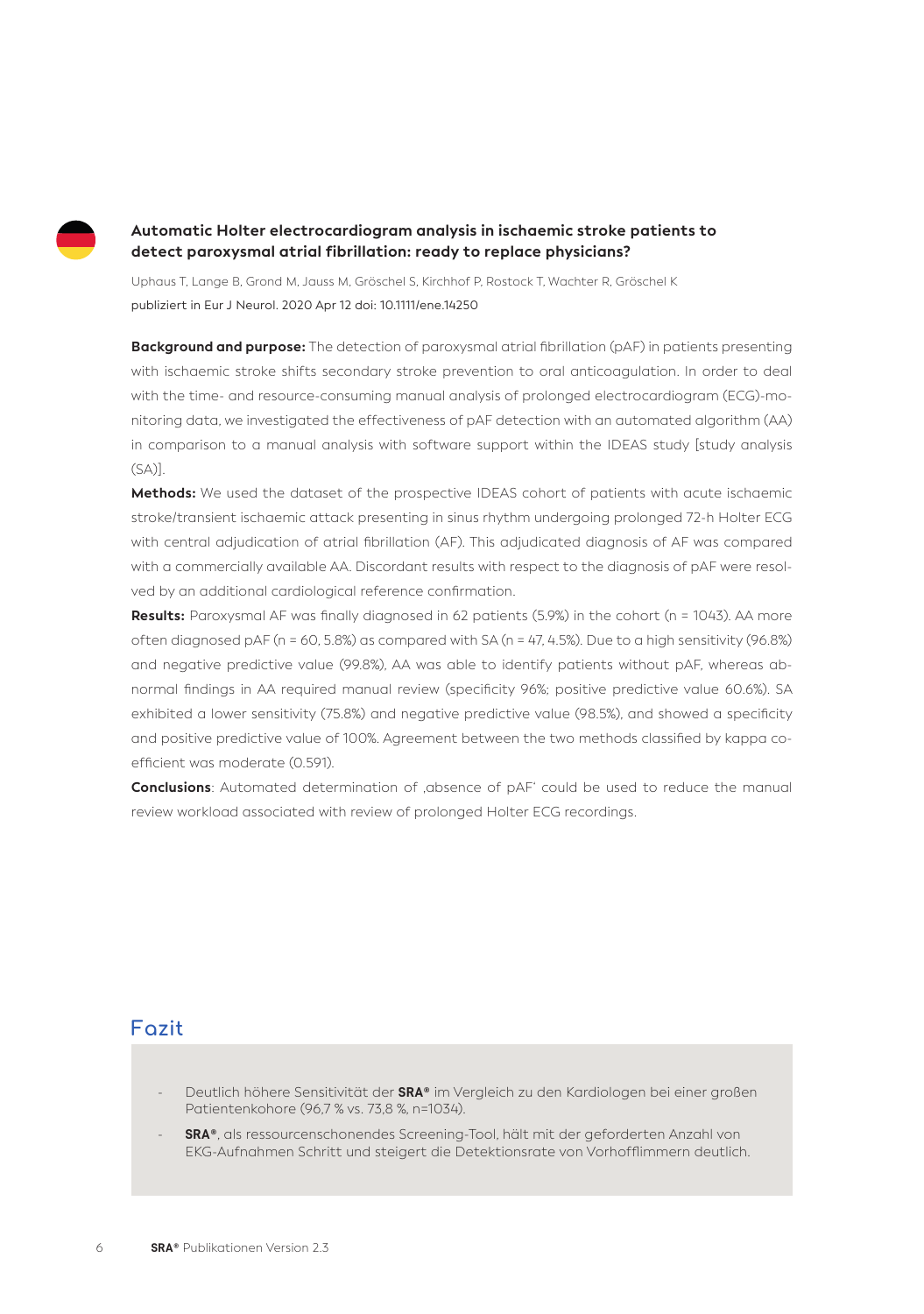#### **Continuous Stroke Unit Electrocardiographic Monitoring Versus 24-Hour Holter Electrocardiography for Detection of Paroxysmal Atrial Fibrillation After Stroke**

Rizos T, Guntner J, Jenetzky E, Marquardt L, Reichardt C, Becker R, Reinhardt R, Hepp T, Kirchhof P, Aleynichenko E, Ringleb P, Hacke W, Veltkamp R publiziert in Stroke 43 (10) 2012

**Background and purpose:** Cardioembolism in paroxysmal atrial fibrillation (pxAF) is a frequent cause of ischemic stroke. Sensitive detection of pxAF after stroke is crucial for adequate secondary stroke prevention; the optimal diagnostic modality to detect pxAF on stroke units is unknown. We compared 24-hour Holter electrocardiography (ECG) with continuous stroke unit ECG monitoring (CEM) for pxAF detection.

**Methods:** Patients with acute ischemic stroke or transient ischemic attack were prospectively enrolled. After a 12-channel ECG on admission, all patients received 24-hour Holter ECG and CEM. Additionally, ECG monitoring data underwent automated analysis using dedicated software to identify pxAF. Patients with a history of atrial fibrillation or with atrial fibrillation on the admission ECG were excluded.

**Results:** Four hundred ninety-six patients (median age, 69 years; 61.5% male) fulfilled all inclusion criteria (ischemic stroke: 80.4%; transient ischemic attack: 19. 6%). Median stroke unit stay lasted 88.8 hours (interquartile range, 65.0 –122.0). ECG data for automated CEM analysis were available for a median time of 64.0 hours (43.0–89.8). Paroxysmal AF was documented in 41 of 496 patients (8.3%). Of these, Holter detected pxAF in 34.1%; CEM in 65.9%; and automated CEM in 92.7%. CEM and automated CEM detected significantly more patients with pxAF than Holter (P\_0.001), and automated CEM detected more patients than CEM (P\_0.001).

**Conclusions:** Automated analysis of CEM improves pxAF detection in patients with stroke on stroke units compared with 24-hour Holter ECG. The comparative usefulness of prolonged or repetitive Holter ECG recordings requires further Evaluation.

### **Fazit**

- **SRA®** ist den Standarduntersuchungen signifikant überlegen: Die Detektionsrate von paroxysmalem Vorhofflimmern ist im Vergleich zum Monitoring um 40 % und im Vergleich zum 24-Std.-Holter um 170 % gestiegen.

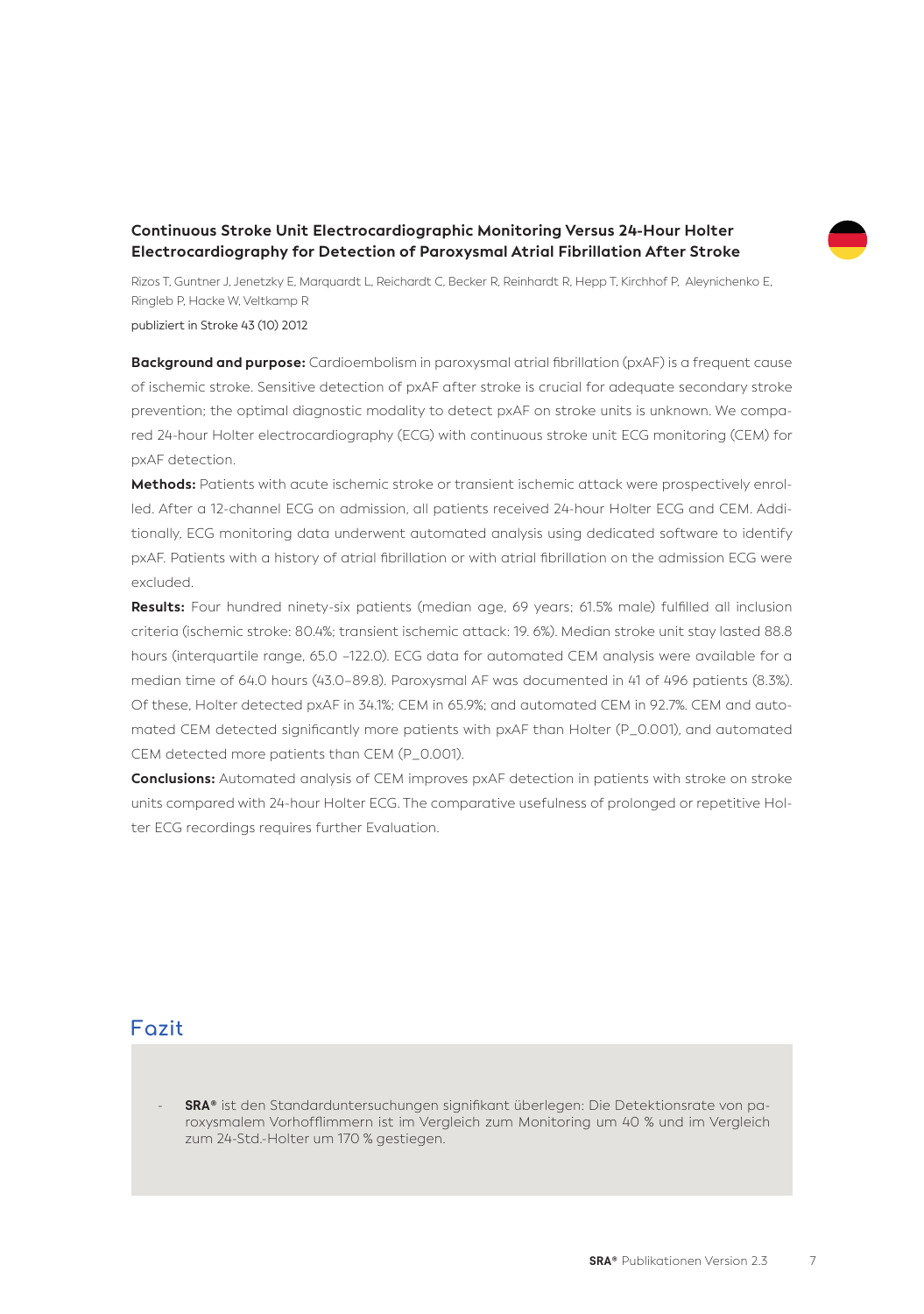

#### **Automated Continuous Electrocardiogram Monitoring Accelerates the Detection of Atrial Fibrillation after Ischemic Stroke or Transient Ischemic Attack on a Hyper Acute Stroke Unit**

D'Anna L, Kar A, Brown Z, Harvey K, Banerjee S, Korompoki E, Veltkamp R publiziert in J Stroke Cerebrovasc Dis. 29(4) 2020

**Background and aim:** Rapid and sensitive detection of atrial fibrillation (AF) is of paramount importance for initiation of adequate preventive therapy after stroke. Stroke Unit care includes continuous electrocardiogram monitoring (CEM) but the optimal exploitation of the recorded ECG traces is controversial. In this retrospective single-center study, we investigated whether an automated analysis of continuous electrocardiogram monitoring (ACEM), based on a software algorithm, accelerates the detection of AF in patients admitted to our Stroke Unit compared to the routine CEM.

**Methods:** Patients with acute ischemic stroke or transient ischemic attack were consecutively enrolled. After a 12-channel ECG on admission, all patients received CEM. Additionally, in the second phase of the study the CEM traces of the patients underwent ACEM analysis using a software algorithm for AF detection. Patients with history of AF or with AF on the admission ECG were excluded.**Results:** The CEM (n = 208) and ACEM cohorts (n= 114) did not differ significantly regarding risk factors, duration of monitoring and length of admission. We found a higher rate of newly-detected AF in the ACEM cohort compared to the CEM cohort (15.8% versus 10.1%, P < .001). Median time to first detection of AF was shorter in the ACEM compared to the CEM cohort [10 hours (IQR 0 23) versus 46.50 hours (IQR 0 108.25), P < .001].

**Conclusions:** ACEM accelerates the detection of AF in patients with stroke compared with the routine CEM. Further evidences are required to confirm the increased rate of AF detected using ACEM.

- Deutlich höhere Detektionsrate von unbekanntem Vorhofflimmern durch **SRA®** im Vergleich zur klassischen LZ EKG-Überwachung (15,8 % vs. 10.1 %).
- Schnellere Vorhofflimmerdetektion durch **SRA®** (10 Stunden vs. 46,50 Stunden).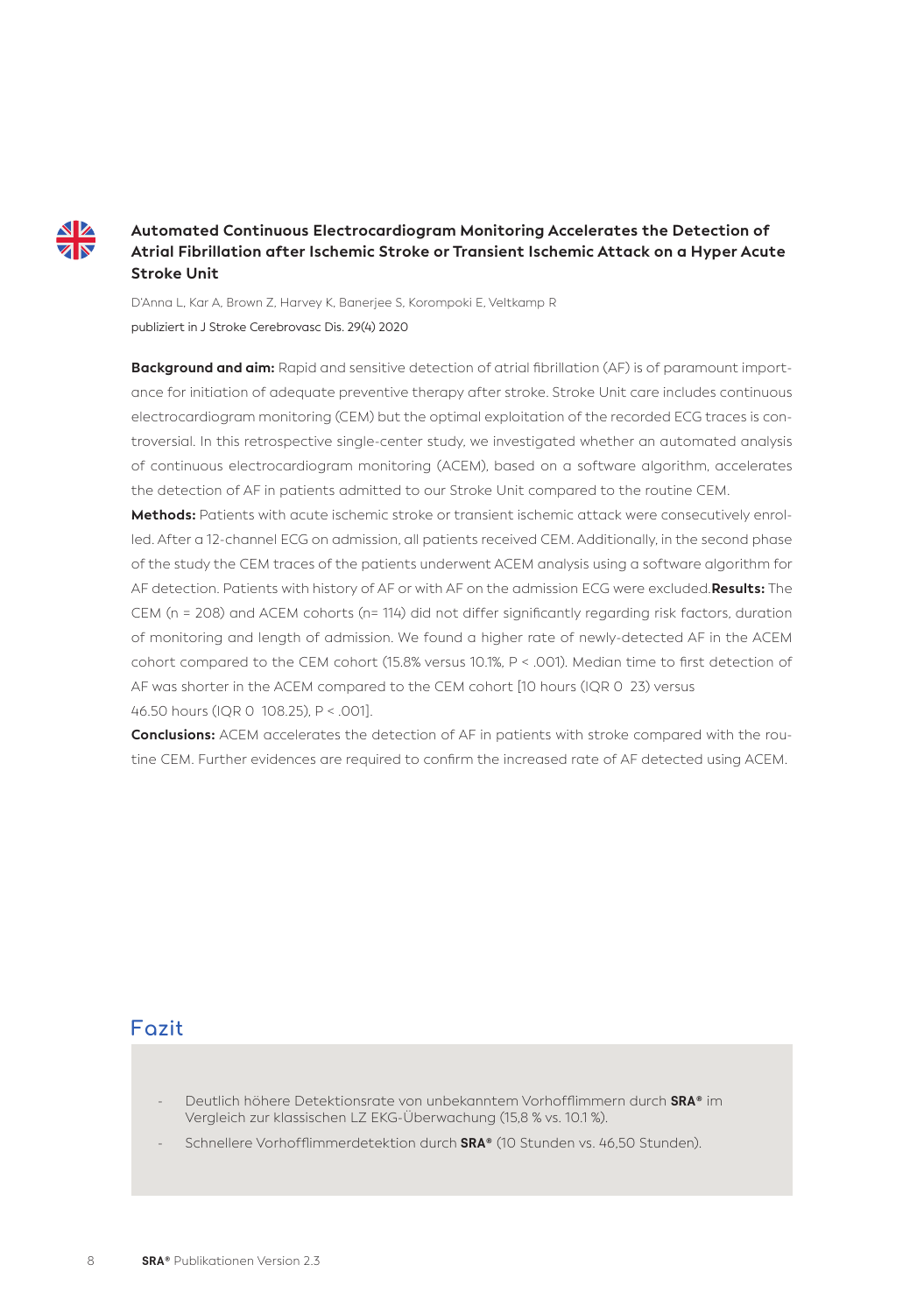#### **Automatic detection of paroxysmal atrial fibrillation in patients with ischaemic stroke: Better than routine diagnostic workup?**

Uphaus T, Grings A, Gröschel S, Müller A, Weber-Krüger M, Wachter R, Gröschel K publiziert in J Stroke Cerebrovasc Dis. 29(4) 2020

**Background and purpose:** Prolonged electrocardiogram (ECG) monitoring after ischaemic stroke increases the diagnostic yield of paroxysmal atrial fibrillation (pAF). In order to facilitate the additional work-load involved in ECG analysis due to prolonged monitoring times, we investigated the effectiveness of pAF detection with an automated software algorithm (SA) in comparison to the routine staff-based analysis (RA) during standard stroke-unit care. Therefore, patients with acute ischaemic stroke or transitory ischaemic attack presenting with sinus rhythm on the admission ECG and no history of atrial fibrillation were prospectively included.

**Methods:** A 24-h Holter ECG assessment was performed using either RA based on a computer-aided evaluation and subsequent review by a cardiologist or a commercially available automated SA. In the case of discordant results concerning the occurrence of pAF between the two methods, the data underwent an independent external rating.

**Results:** Of 809 prospectively enrolled patients, 580 patients fulfilled the inclusion criteria. pAF was ultimately diagnosed in 3.3% of the cohort (19 patients). SA and RA correctly diagnosed pAF in 17 patients resulting in a comparable diagnostic effectiveness of the analysis methods (sensitivity: SA 89.5% vs. RA 89.5%; specificity: SA 99.3% vs. RA 99.1%; j, 0.686; P < 0.001; 95% confidence interval, 0.525– 0.847). RA revealed clinically relevant ECG abnormalities in an additional seven patients.

**3** reaches a high diagnostic effectiveness for the detection of pAF and can be used for a rapid and **Conclusions:** Although it should not completely replace RA, SA-based evaluation of Holter ECG resource-saving analysis of ECG data to deal with prolonged monitoring times.

## **Fazit**

- **SRA®** bietet hohe diagnostische Effektivität für die Erkennung von paroxysmalem Vorhofflimmern und kann für eine schnelle und ressourcenschonende Analyse von EKG-Daten bei längeren Überwachungszeiten eingesetzt werden.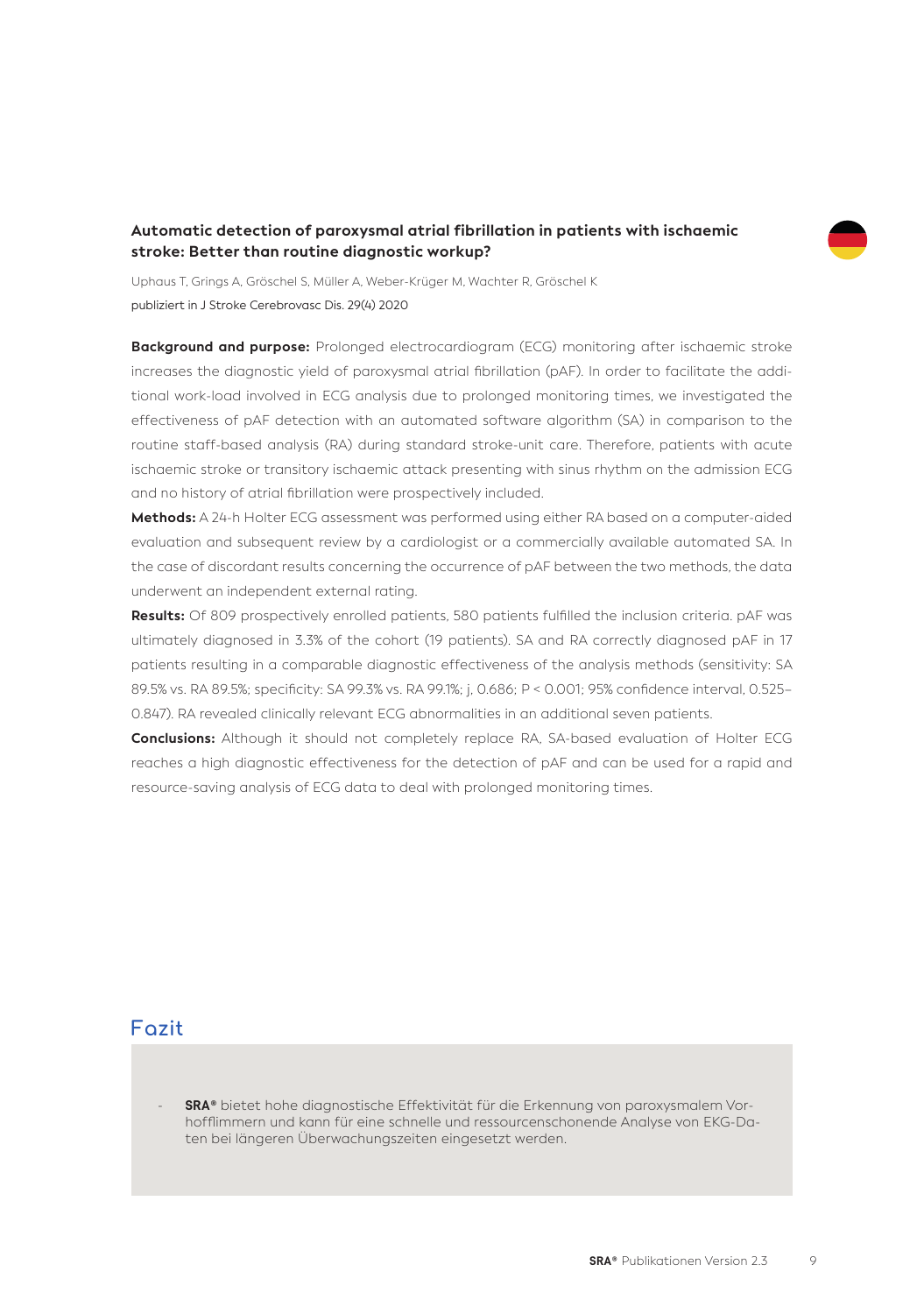# Genauigkeit des Algorithmus

#### **Improved Detection of Paroxysmal Atrial Fibrillation Utilizing a Software-Assisted Electrocardiogram Approach**

Schaefer J R, Leussler D, Rosin L, Pittrow D, Hepp T publiziert in PLoS ONE 9 (2) 2014

**Background and purpose:** Automated complexity-based statistical stroke risk analysis (SRA) of electrocardiogram (ECG) recordings can be used to estimate the risk of paroxysmal atrial fibrillation (pAF). We investigated whether this method could improve the reliability of detection of patients at risk for pAF.

Methods: Data from 12-lead ECGs, 24-h Holter ECGs, and SRA based on separate 1-hour Holter ECG snips were collected from three groups: 70 patients with a history of pAF but who showed no AF episode in the 12-lead ECG at study entry; 19 patients with chronic AF (at study entry); and 100 young healthy individuals. AF episodes were detected by Holter ECG in 19 of the 70 non-chronic AF patients (27.1% overall, 18.6% in the first hour), and 37 of these 70 patients were classified as at risk for pAF by SRA (representing a sensitivity of 52.9% based on the first hour of analysed recording).

**Results:** Fifty-four of the 70 patients also showed a sinus rhythm in the first hour. SRA detected pAF risk in 23 of these 54 patients (representing a sensitivity of 42.6%). The Holter data showed at least 1 AF episode and at least 1 hour of sinus rhythm in nine of the patients with pAF. For these patients, SRA classified 77.8% as being at risk in the first hour after the end of the AF episode, and 71.4% and 42.9% as being at risk in the second and third hours, respectively. SRA detected almost all cardiologist-confirmed AF episodes that had been recorded in 1-hour ECG snips (sensitivity, 99.2%; specificity, 99.2%).

**Conclusions:** This outpatient study confirms previous findings that routine use of SRA could improve AF detection rates and thus may shorten the time between AF onset and initiation of prevention measures for patients at high risk for stroke.

# **Fazit**

- Diese ambulante Studie bestätigt, dass die routinemäßige Anwendung von **SRA®** die Erkennungsrate von Vorhofflimmern verbessert und somit die Zeit zwischen dem Auftreten von Vorhofflimmern und der Einleitung von Präventionsmaßnahmen bei Patienten mit hohem Schlaganfallrisiko verkürzen kann.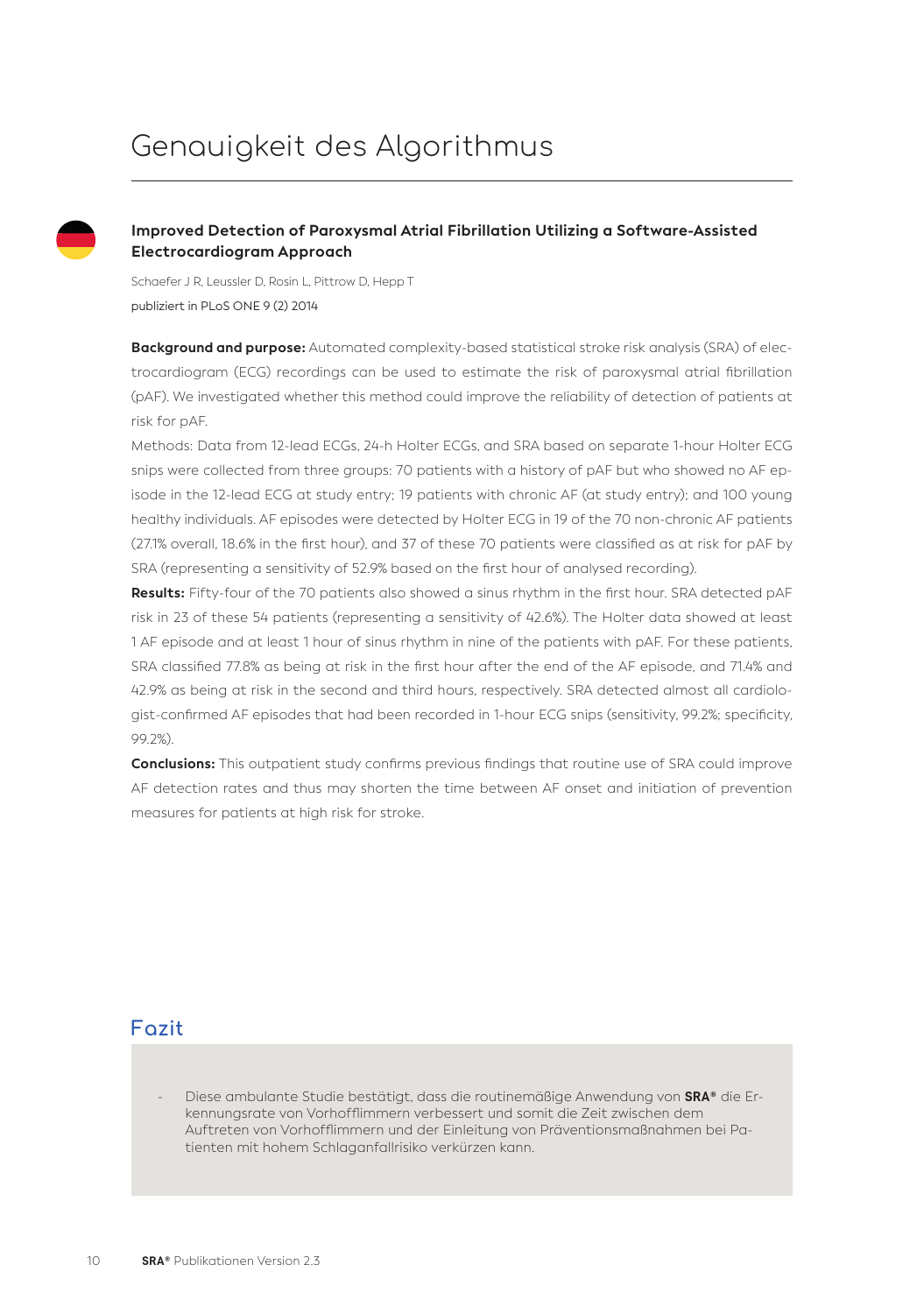# Patientenselektion

#### **Refinement of detecting atrial fibrillation in stroke patients: results from the TRACK-AF Study**

Reinke F, Bettin M, Ross LS, Kochhäuser S, Kleffner I, Ritter M, Minnerup J, Dechering D, Eckardt L, Dittrich R publiziert in Eur J Neurol. 25 (4) 2018

**Background and purpose:** Detection of occult atrial fibrillation (AF) is crucial for optimal secondary prevention in stroke patients. The AF detection rate was determined by implantable cardiac monitor (ICM) and compared to the prediction rate of the probability of incident AF by software based analysis of a continuously monitored electrocardiogram at follow-up (stroke risk analysis, SRA); an optimized AF detection algorithm is proposed by combining both tools.

**Methods:** In a monocentric prospective study 105 out of 389 patients with cryptogenic stroke despite extensive diagnostic workup were investigated with two additional cardiac monitoring tools: (a) 20 months' monitoring by ICM and (b) SRA during hospitalization at the stroke unit.

**Results:** The detection rate of occult AF was 18% by ICM (n = 19) (range 6–575 days) and 62% (n = 65) had an increased risk for AF predicted by SRA. When comparing the predictive accuracy of SRA to ICM, the sensitivity was 95%, specificity 35%, positive predictive value 27% and negative predictive value 96%. In 18 patients with AF detected by ICM, SRA also showed a medium risk for AF. Only one patient with a very low risk predicted by SRA developed AF revealed by ICM after 417 days.

**Conclusions:** A combination of SRA and ICM is a promising strategy to detect occult AF. SRA is reliable in predicting incident AF with a high negative predictive value. Thus, SRA may serve as a costeffective preselection tool identifying patients at risk for AF who may benefit from further cardiac monitoring by ICM.

- › **SRA®** ist zuverlässig in der Vorausbestimmung von Vorhofflimmern mit einem hohen negativen Vorhersagewert (96 %).
- › **SRA®** kann als kostengünstiges Triage-Tool dienen, um Patienten zu identifizieren, die eine erhöhte Wahrscheinlichkeit für Vorhofflimmern aufweisen und von weiterem Langzeit EKG-Monitoring profitieren können.

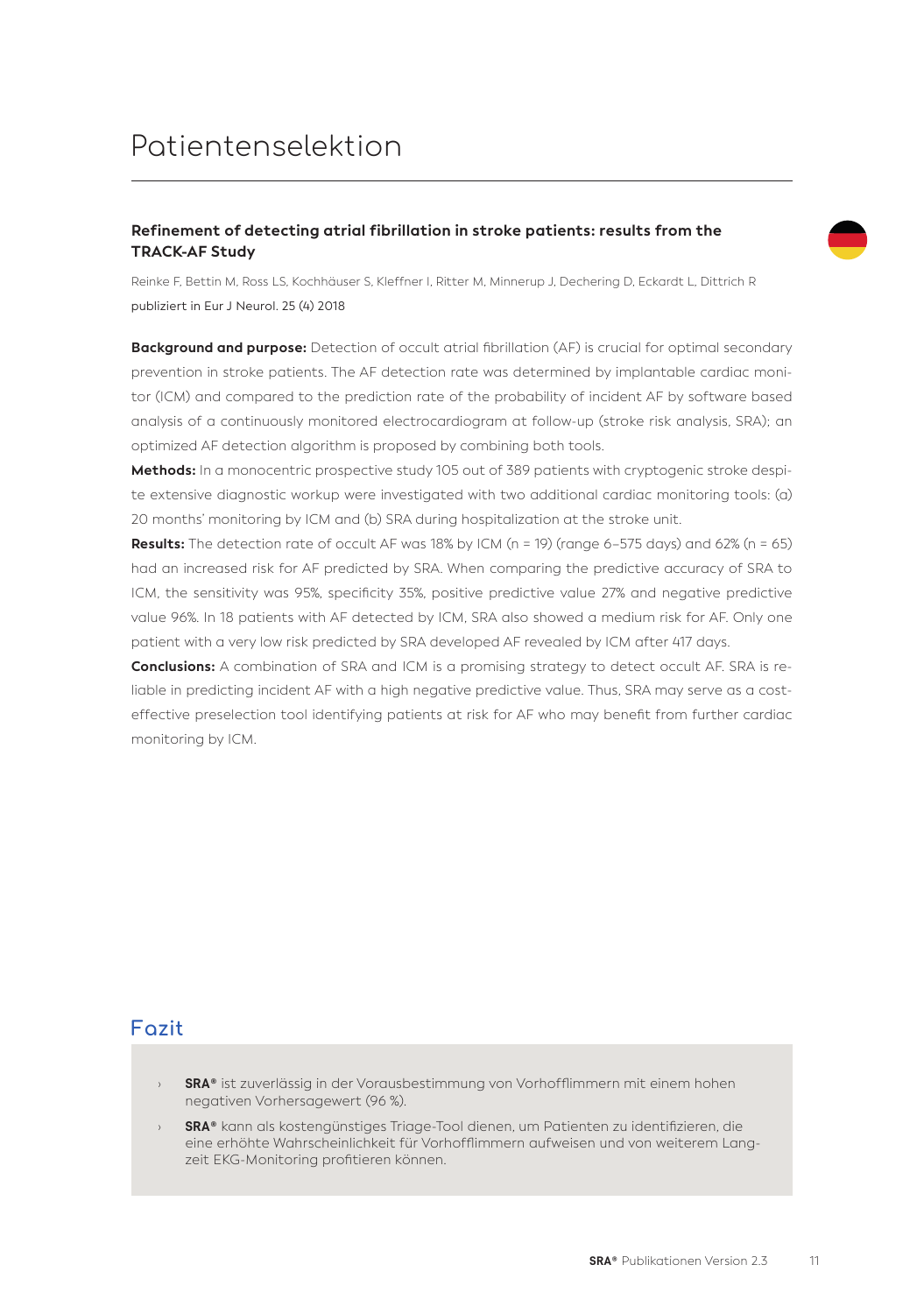#### **Electrocardiographic RR Interval Dynamic Analysis to Identify Acute Stroke Patients at High Risk for Atrial Fibrillation Episodes During Stroke Unit Admission**

Adami A, Gentile C, Hepp T, Molon G, Gigli GL, Valente M, Thijs V publiziert in Translational Stroke Research 10 (3) 2018

**Abstract:** Patients at short-term risk of paroxysmal atrial fibrillation (PAF) often exhibit increased RR interval variability during sinus rhythm. We studied if RR dynamic analysis, applied in the first hours after stroke unit (SU) admission, identified acute ischemic stroke patients at higher risk for subsequent PAF episodes detected within the SU hospitalization. Acute ischemic stroke patients underwent continuous cardiac monitoring (CCM) using standard bedside monitors immediately after SU admission. The CCM tracks from the first 48 h were analyzed using a telemedicine service (SRA clinic, apoplex Medical, Germany). Based on the RR dynamics, the stroke risk analysis (SRA) algorithm stratified the risk for PAF as follows: low risk for PAF, high risk for PAF, presence of manifest AF. The subsequent presence/absence of PAF during the whole SU hospitalization was ruled out using all available CCMs, standard ECGs, or 24-h Holter ECGs. Two hundred patients (40% females, mean age 71  $\pm$  16 years) were included. According to the initial SRA analysis, 111 patients (56%) were considered as low risk for PAF, 52 (26%) as high risk while 37 patients (18%) had manifest AF. A low-risk level SRA was associated with a reduced probability for subsequent PAF detection (1/111, 0.9%, 95% CI 0-4.3%) while a high-risk level SRA predicted an increased probability (20/52, 38.5% (95% CI 25–52%). RR dynamic analysis performed in the first hours after ischemic stroke may stratify patients into categories at low or high risk for forthcoming paroxysmal AF episodes detected within the SU hospitalization.

- Stratifizierung der Patienten mit **SRA®** innerhalb der ersten 48 Stunden in der Stroke Unit:
	- › paroxysmales Vorhofflimmern in der Hochrisikogruppe: In 20 von 52 Fällen.
	- › paroxysmales Vorhofflimmern in der Gruppe mit geringem Risiko: 1 / 111 Patienten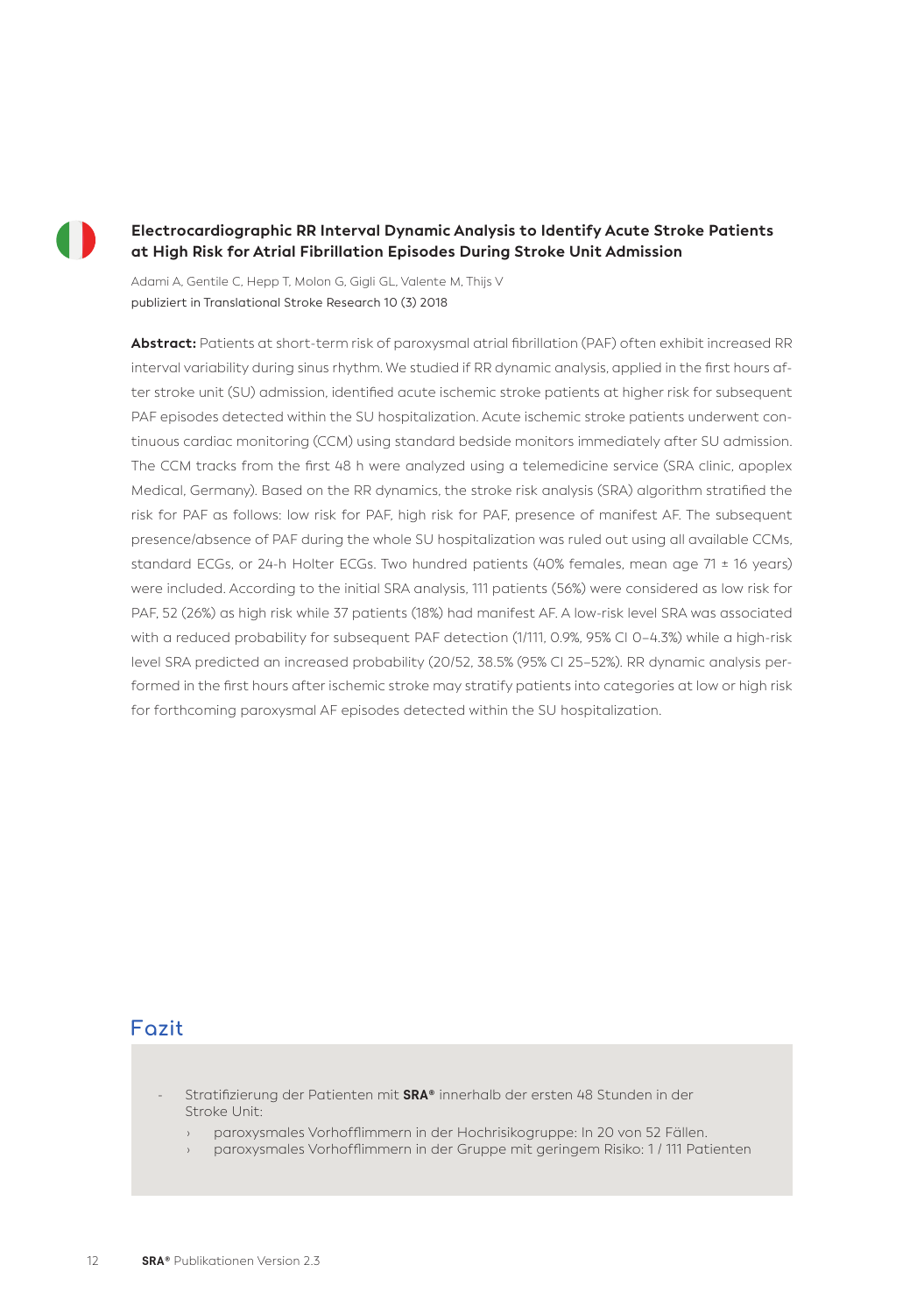#### **Improved Detection of Paroxysmal Atrial Fibrillation Utilizing a Software-Assisted Electrocardiogram Approach**

Schaefer J R, Leussler D, Rosin L, Pittrow D, Hepp T publiziert in PLoS ONE 9 (2) 2014

**Background and purpose:** Automated complexity-based statistical stroke risk analysis (SRA) of electrocardiogram (ECG) recordings can be used to estimate the risk of paroxysmal atrial fibrillation (pAF). We investigated whether this method could improve the reliability of detection of patients at risk for pAF.

**Methods:** Data from 12-lead ECGs, 24-h Holter ECGs, and SRA based on separate 1-hour Holter ECG snips were collected from three groups: 70 patients with a history of pAF but who showed no AF episode in the 12-lead ECG at study entry; 19 patients with chronic AF (at study entry); and 100 young healthy individuals. AF episodes were detected by Holter ECG in 19 of the 70 non-chronic AF patients (27.1% overall, 18.6% in the first hour), and 37 of these 70 patients were classified as at risk for pAF by SRA (representing a sensitivity of 52.9% based on the first hour of analysed recording).

**Results:** Fifty-four of the 70 patients also showed a sinus rhythm in the first hour. SRA detected pAF risk in 23 of these 54 patients (representing a sensitivity of 42.6%). The Holter data showed at least 1 AF episode and at least 1 hour of sinus rhythm in nine of the patients with pAF. For these patients, SRA classified 77.8% as being at risk in the first hour after the end of the AF episode, and 71.4% and 42.9% as being at risk in the second and third hours, respectively. SRA detected almost all cardiologist-confirmed AF episodes that had been recorded in 1-hour ECG snips (sensitivity, 99.2%; specificity, 99.2%).

**Conclusions:** This outpatient study confirms previous findings that routine use of SRA could improve AF detection rates and thus may shorten the time between AF onset and initiation of prevention measures for patients at high risk for stroke.

### **Fazit**

- Erkennungsrate von paroxysmalen Vorhofflimmerpatienten mit manifesten Episoden: Sensitivität >99 %, Spezifität >99 %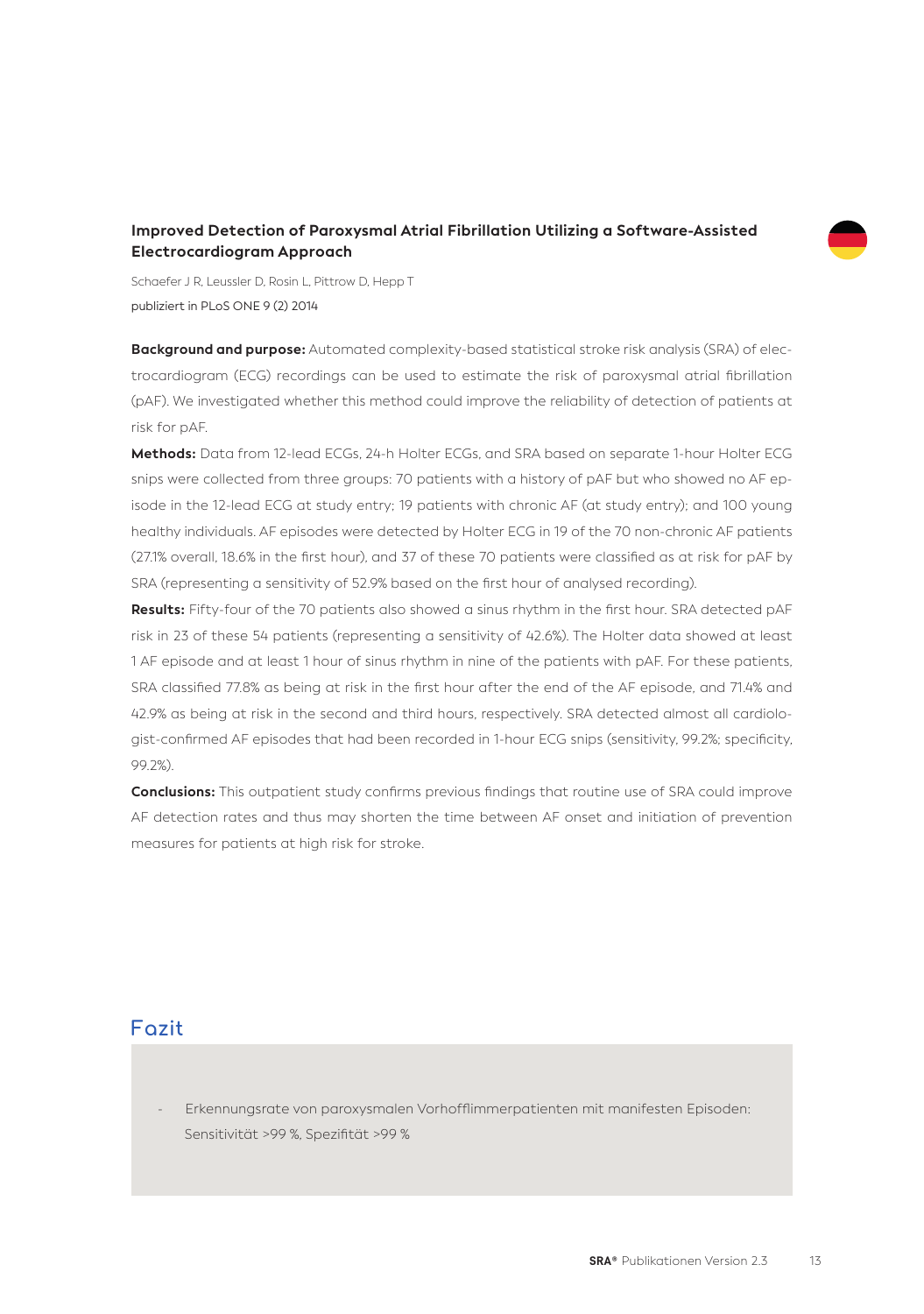# Alle Publikationen im Überblick

| <b>Titel</b>                                                                                                                                                                                                     | <b>Autoren</b>                                                                                                                                                                                                                                                                                                                                  | <b>Informationen</b>                                                                                                                                                                                                                                                                                     | <b>Journal</b>                              | Jahr |
|------------------------------------------------------------------------------------------------------------------------------------------------------------------------------------------------------------------|-------------------------------------------------------------------------------------------------------------------------------------------------------------------------------------------------------------------------------------------------------------------------------------------------------------------------------------------------|----------------------------------------------------------------------------------------------------------------------------------------------------------------------------------------------------------------------------------------------------------------------------------------------------------|---------------------------------------------|------|
| Atrial fibrillation detec-<br>tion using a automated<br>electrocardiographic<br>monitoring<br>in a transient ischaemic<br>attack service                                                                         | D'Anna L, Sikdar O, Lim S,<br>Kalladka S, Banerjee S                                                                                                                                                                                                                                                                                            | Department of Brain Sciences,<br>Imperial College London,<br>London, UK<br>Department of Stroke and                                                                                                                                                                                                      | <b>BMJ Open</b><br>Quality                  | 2022 |
|                                                                                                                                                                                                                  |                                                                                                                                                                                                                                                                                                                                                 | Neuroscience, Charing Cross<br>Hospital, Imperial College<br>London NHS Healthcare Trust.<br>London, UK                                                                                                                                                                                                  |                                             |      |
| Stroke Risk Analysis,<br>a System With a High<br>Detection Rate of Atrial<br>Fibrillation in Stroke and<br>Transient<br>Ischemic Attack                                                                          | Gomis M, Dávalos A,<br>Purroy F. Cardona P.<br>Rodriguez-Campello A,<br>Martí-Fábregas J, Pagola<br>J. Pardo L. Muñoz-Nar-<br>bona L, Benabdelhak I,<br>Lara-Rodríguez L, Cuadra-<br>do-Godia E, Martínez-Do-<br>meño A, Juega J M, Serena<br>J, Alvarez-Ballano J, Paipa<br>A, Roquer J, Abilleira S,<br>Neeter R, van de Groep A,<br>Molina C | Hospital Germans Trias i Pujol,<br>Hospital de BellVitge, Hospital Sant<br>Pau, Hospital Vall d'Hebron, Hospital<br>Arnau i Vilanova de Lleida, Hospital<br>del Mar, Hospital Josep Trueta de<br>Girona, Hospital Clinic, Government of<br>Catalonia, Stroke Programme, Evina<br><b>Health Solutions</b> | Stroke                                      | 2020 |
| Automatic Analysis of<br>prolonged Holter-ECG<br>Data to identify paro-<br>xysmal Atrial Fibrillation<br>in acute ischemic stroke<br>patients: Ready to<br>displace physicians?                                  | Uphaus T, Lange B, Grond<br>M. Jauss M. Gröschel S.<br>Kirchhof P. Rostock T.<br>Wachter R, Gröschel K,                                                                                                                                                                                                                                         | Department of Neurology, University<br>Heidelberg, INF 400, 69120 Heidel-<br>berg, Germany                                                                                                                                                                                                               | Eur J Neurol                                | 2020 |
| <b>Automated Continuous</b><br>Electrocardiogram<br>Monitoring Accelerates<br>the Detection of Atrial<br>Fibrillation after Ische-<br>mic Stroke or Transient<br>Ischemic Attack on a<br>Hyper Acute Stroke Unit | D'Anna L, Banerjee S, Kar<br>A, Korompoki E, Brown Z,<br>Veltkamp R. Kirsten H                                                                                                                                                                                                                                                                  | Department of Stroke and Neurosci-<br>ence, Charing Cross Hospital, Imperial<br>College London NHS Healthcare Trust,<br>London, UK                                                                                                                                                                       | J Stroke Cere-<br>brovasc Dis.              | 2020 |
|                                                                                                                                                                                                                  |                                                                                                                                                                                                                                                                                                                                                 | Division of Brain Science, Department<br>of Medicine, Hammersmith Campus,<br>Imperial College London, London, UK                                                                                                                                                                                         |                                             |      |
| New early atrial fibrilla-<br>tion (AF) detection by<br>an automated remote<br>monitoring system on<br>hyperacutestroke unit<br>(HASU)                                                                           | Pak D, Salman T, Metcalf<br>AK. Hmu CA                                                                                                                                                                                                                                                                                                          | Norfolk and Norwich University Hospi-<br>tal NHS Trust, Norwich, UK                                                                                                                                                                                                                                      | Poster Session<br><b>UK Stroke</b><br>Forum | 2018 |
| Refinement of detecting<br>atrial fibrillation in stro-<br>ke patients Results from<br>the TRACK AF Study                                                                                                        | Reinke F. Bettin M. Ross<br>LS, Kochhäuser S, Kleffner<br>I, Ritter M, Minnerup J,<br>Dechering D, Eckardt L,<br>Dittrich R                                                                                                                                                                                                                     | Department of Cardiovascular Medici-<br>ne, Division of Electrophysiology, Uni-<br>versity Hospital of Muenster, Muenster,<br>Germany.                                                                                                                                                                   | Fur J Neurol                                | 2018 |
| Electrocardiographic RR<br>Interval Dynamic Ana-<br>lysis to Identify Acute<br>Stroke Patients at High<br>Risk for Atrial Fibrillation<br>Episodes During Stroke<br>Unit Admission                               | Adami A, Gentile C, Hepp<br>T, Molon G, Gigli GL, Valen-<br>te M. Thijs V                                                                                                                                                                                                                                                                       | Stroke Center "Sacro Cuore Don Cala-<br>bria" Hospital, Negrar, Italy                                                                                                                                                                                                                                    | Transl Stroke<br><b>Res</b>                 | 2018 |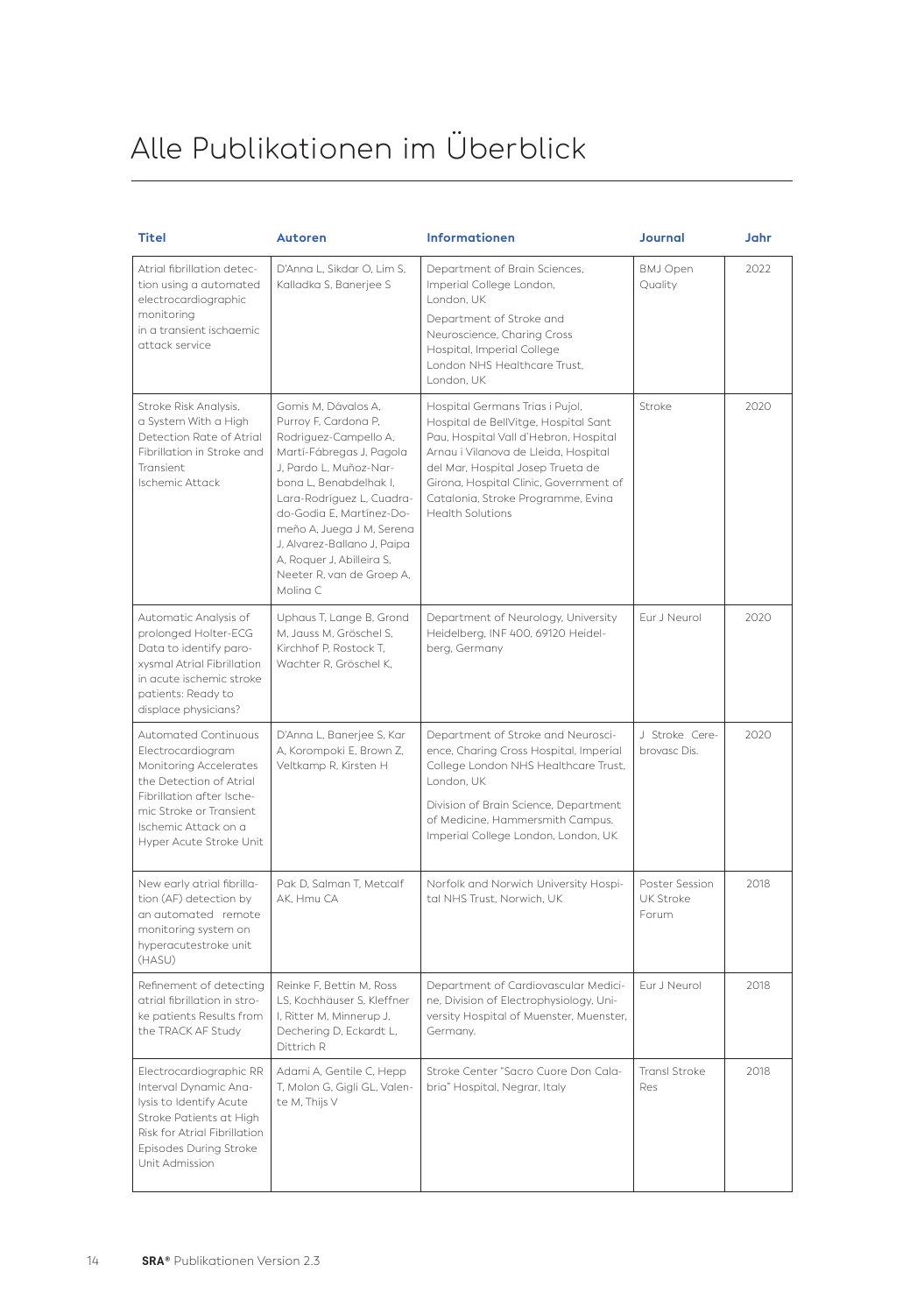| Automatic detection of<br>paroxysmal atrial fibril-<br>lation in patients with<br>ischaemic stroke: better<br>than routine diagnostic<br>workup?                                                                                                | Uphaus T, Grings A,<br>Gröschel S, Müller A, We-<br>ber-Krüger M, Wachter R,<br>Gröschel K                                                                               | Department of Neurology, Universi-<br>ty Medical Center of the Johannes<br>Gutenberg University Mainz, Mainz<br>and Department of Cardiology and<br>Pneumology, University of Göttingen,<br>Göttingen, Germany | Fur J Neurol                     | 2017 |
|-------------------------------------------------------------------------------------------------------------------------------------------------------------------------------------------------------------------------------------------------|--------------------------------------------------------------------------------------------------------------------------------------------------------------------------|----------------------------------------------------------------------------------------------------------------------------------------------------------------------------------------------------------------|----------------------------------|------|
| Extended automatic<br>analysis of continuous<br>ECG monitoring (aCEM)<br>substantially improves<br>the identification of<br>patients with newly<br>diagnosed atrial fibrilla-<br>tion during hospitaliza-<br>tion for acute ischemic<br>stroke. | García-Esperón C.<br>Zumstein D. Steiner M.<br>Vuilliomenet A, Betz T,<br>Nedeltchev K, Kahles T                                                                         | Department of Neurology & Car-<br>diology - Cantonal Hospital Aarau,<br>Switzerland                                                                                                                            | <b>ESOC</b>                      | 2015 |
| Improved Detection<br>of Paroxysmal Atrial<br>Fibrillation Utilizing<br>a Software-Assisted<br>Electrocardiogram<br>Approach                                                                                                                    | Schaefer J R, Leussler D,<br>Rosin L, Pittrow D, Hepp T,                                                                                                                 | Department of Internal Medicine, Car-<br>diology, Philipps-University, Marburg,<br>Germany,                                                                                                                    | PLoS One                         | 2014 |
| Continuous Stroke Unit<br>Electrocardiography<br>Monitoring Versus 24-<br>Hour Holter Electrocar-<br>diography for Detection<br>of Paroxysmal Atrial<br>Fibrillation after Stroke                                                               | Rizos T. Guntner J. Jenetz-<br>ky E, Marquardt L, Rei-<br>chardt C, Becker R, Rein-<br>hardt R, Hepp T, Kirchhof<br>P, Aleynichenko E, Ringleb<br>P, Hacke W, Veltkamp R | Department of Neurology, University<br>Heidelberg, INF 400, 69120 Heidel-<br>berg, Germany                                                                                                                     | Stroke                           | 2012 |
| <b>Extended Electrocar-</b><br>diographic Poincare<br>Analysis (EPA) for Better<br>Identification of Pa-<br>tients with Paroxysmal<br><b>Atrial Fibrillation</b>                                                                                | Duning T, Kirchhof P,<br>Wersching H, Hepp T, Rein-<br>hardt R, Heuer H, Ringel-<br>stein E B. Knecht S                                                                  | Department of Neurology, University<br>Hospital of Muenster                                                                                                                                                    | J Clinic Experi-<br>ment Cardiol | 2011 |
| Detection of Paroxys-<br>mal Atrial Fibrillation in<br>Acute Stroke Patients                                                                                                                                                                    | Rizos T. Rasch C. Jenetzky<br>E, Hametner C, Kathoefer<br>S, Reinhardt R, Hepp T,<br>Hacke W. Veltkamp R.                                                                | Departments of Neurology and Car-<br>diology, University of Heidelberg                                                                                                                                         | Cerebrovascu-<br>lar Diseases    | 2010 |